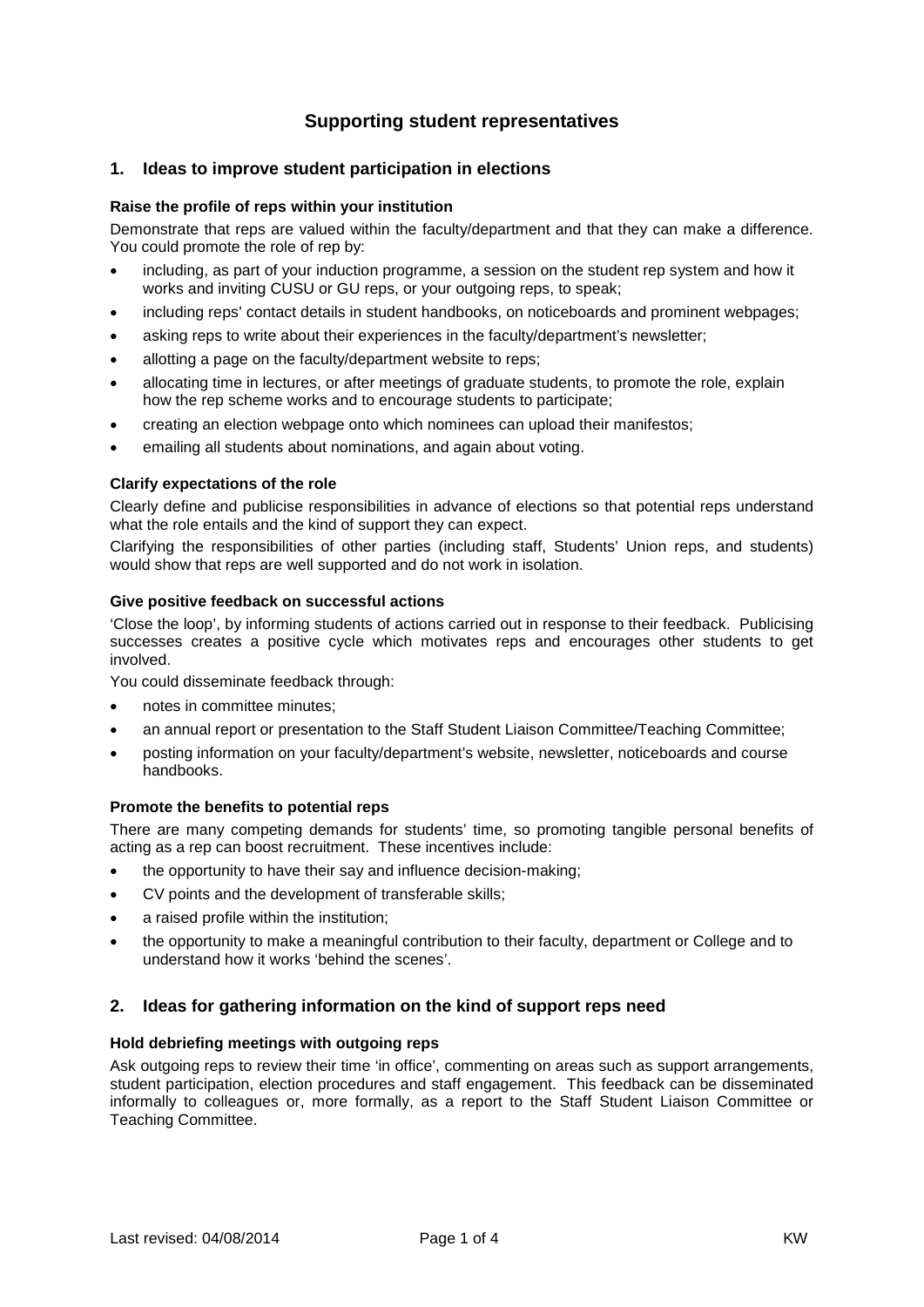### **Designate a staff contact to reps**

Many institutions designate a member of staff as a primary contact for student reps. This contact oversees the student rep scheme, taking responsibility for:

- holding regular meetings with reps to go through agendas and papers;
- ensuring that reps have the resources and knowledge to do their job effectively;
- liaising with Students' Unions and central bodies as appropriate;
- providing guidance to staff about making the most of their reps;
- considering the composition of the student body to ensure that all groups are represented.

The contact can advise which issues should be taken straight to a committee and which may be resolved informally.

Allocating a primary contact helps to clarify lines of communication and enables the contact to develop an in-depth understanding of reps' support needs.

#### **Consider the demographics of your institution**

The size and diversity of student populations varies enormously between institutions and may affect the kind of support that reps need. Be aware of the various groups in your institution and discuss the challenges of representing them with reps.

## **Liaise with CUSU and the Graduate Union**

CUSU: [www.cusu.cam.ac.uk/](http://www.cusu.cam.ac.uk/) The Graduate Union: [www.gradunion.cam.ac.uk/](http://www.gradunion.cam.ac.uk/)

# **3. Ideas to help reps do their job effectively**

#### **Develop local advice and guidance**

The General Board publish a statement of good practice on consultation and discussion with junior members which institutions may wish supplement with local guidance.

This guidance could be distributed as a handbook or uploaded onto your website. You may want to include some of the following:

- foreword from an academically respected figure about the importance of the reps' role;
- clarification of the roles and expectations of reps, staff and students;
- benefits of the rep scheme to all those involved (reps, students, department, University);
- details of previous reps' achievements;
- guidelines for being an effective rep (how to be representative and gather feedback etc);
- FAQ list covering issues such as expected time commitment, support etc;
- synopsis of committees and key roles with a diagram to show how representatives fit in;
- a meeting checklist and list of committee jargon and acronyms;
- details of common issues and how to deal with them;
- contacts and further sources of support.

It may be useful to review the information that your current reps received, asking them whether it has enabled them to feel confident in their role, or whether they would have benefited from any of the above suggestions. You could even ask your reps to contribute to any documentation produced.

#### Resources

General Board guidance on consultation and discussion with junior members: [www.admin.cam.ac.uk/offices/education/support/](http://www.admin.cam.ac.uk/offices/education/support/)

SENLEF produce guidance sheets on various aspects of the student reps' role which can be tailored to fit your institution: [www.heacademy.ac.uk/ourwork/learning/assessment/senlef](http://www.heacademy.ac.uk/ourwork/learning/assessment/senlef)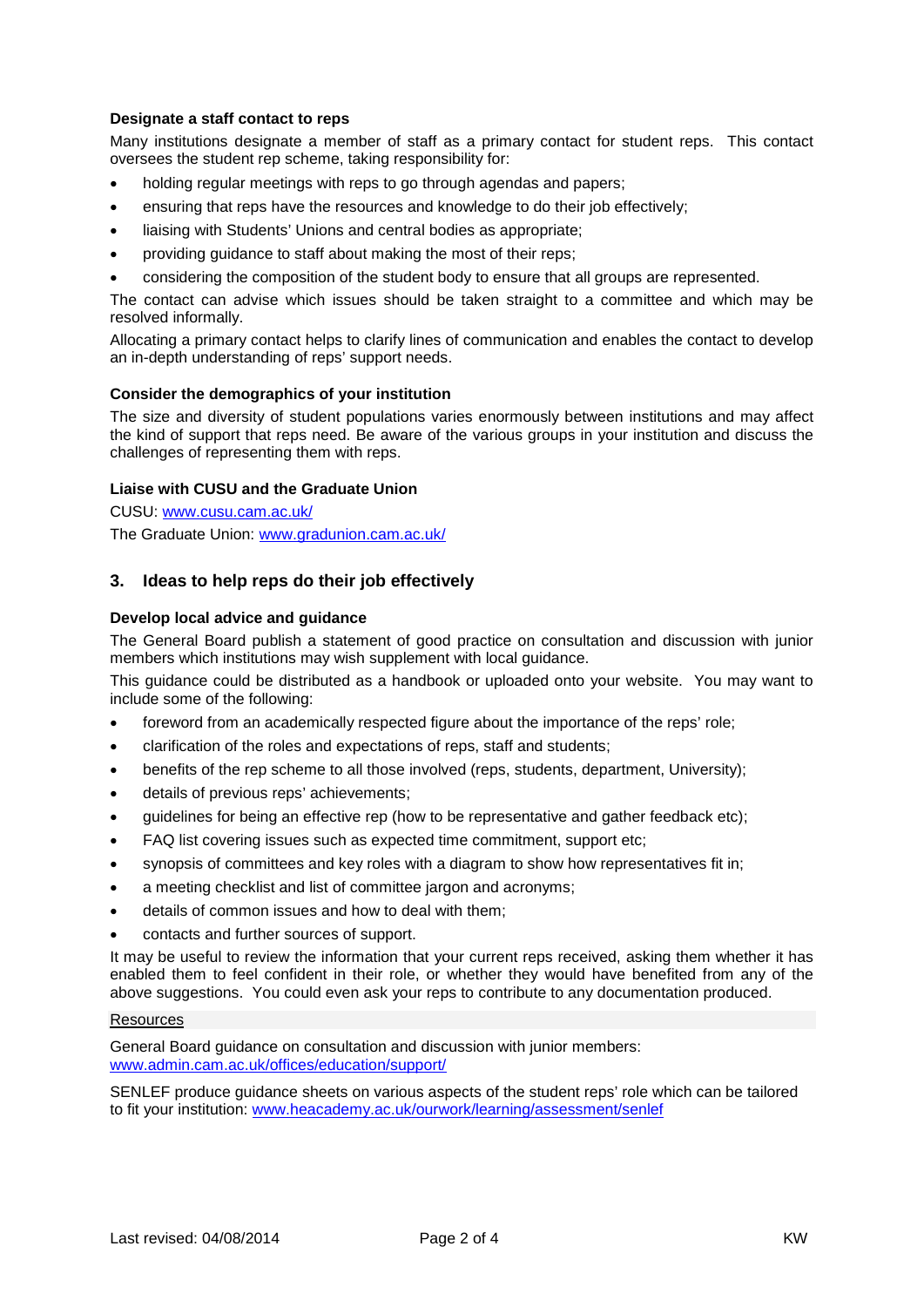### **Introduce a Staff Student Liaison Committee (SSLC)**

SSLCs give students and staff the opportunity to raise issues of concern in learning and teaching that may not be considered suitable for more formal committees. They deal with concerns at a local level, feeding into other committees where appropriate.

More students can sit on an SSLC than on a Faculty Board, potentially including students from every year, subject and award (i.e. MPhil and PhD students as well as undergraduates), so that each course is represented for its duration.

#### **Arrange a hand-over meeting with the outgoing rep**

Hand-over meetings between incoming and outgoing reps ensure that knowledge is transferred and forms a useful part of incoming reps' induction.

Where a physical handover isn't possible (i.e. for MPhil reps who have already left the University) you could ask them to keep a log of rep-related activities which could be passed onto the new rep. After the first year, reps would only need to check for currency and amend where appropriate.

#### **Support your reps with committee work**

The General Board already ask that a senior committee member meets Faculty Board reps to discuss the form and practicalities of FB business (e.g. how to submit items for the agenda etc). As good practice it also recommends offering reps regular opportunities to meet the Chair in advance of the main session to discuss agenda items.

Other ways to support reps through committees could include:

- providing background on the context of issues, and outlining the committee format;
- checking that items on the reserved agenda need to be there i.e. asking the Chair not to define areas of reserved business beyond those required by Statute;
- listing the reserved items on the unreserved agenda and explaining to reps why these items are reserved;
- ensuring that reps are treated as full members of the committees on which they sit (i.e. recording their comments in the minutes and sending them agendas and minutes);
- giving prompt feedback on actions arising from the items raised by student reps;
- allowing reps to submit comments in advance or send another rep if they are unable to attend a meeting.

#### Reference material

Statutory definition of reserved business (Statute C, IV, 13 and Statute K, 20): [www.admin.cam.ac.uk/offices/education/support/views.html#appendixII](http://www.admin.cam.ac.uk/offices/education/support/views.html#appendixII)

#### **Encourage your reps to participate in training programmes**

CUSU provide training sessions for newly elected representatives: [www.cusu.cam.ac.uk/academic/facultyboard/facultytraining.html](http://www.cusu.cam.ac.uk/academic/facultyboard/facultytraining.html)

CUSU and GU ask that you notify them at the earliest opportunity after the elections so that they can encourage reps to make the most of networking and training opportunities with other reps.

#### **Ask for help**

Responsibility for supporting student reps in the University of Cambridge is delegated to individual faculties and departments to a far greater extent than in many other Universities.

Most Universities provide training sessions and handbooks for reps and others have introduced transferable skills modules with academic credit for student reps as an incentive to participate.

In some Universities, the student rep scheme is overseen by a team from the central administration, reducing the administrative burden on faculties and departments.

If you think it would be useful to have University-wide guidance about the role of student reps, or would like more central coordination or training, let CUSU and the GU know so that they can gauge demand.